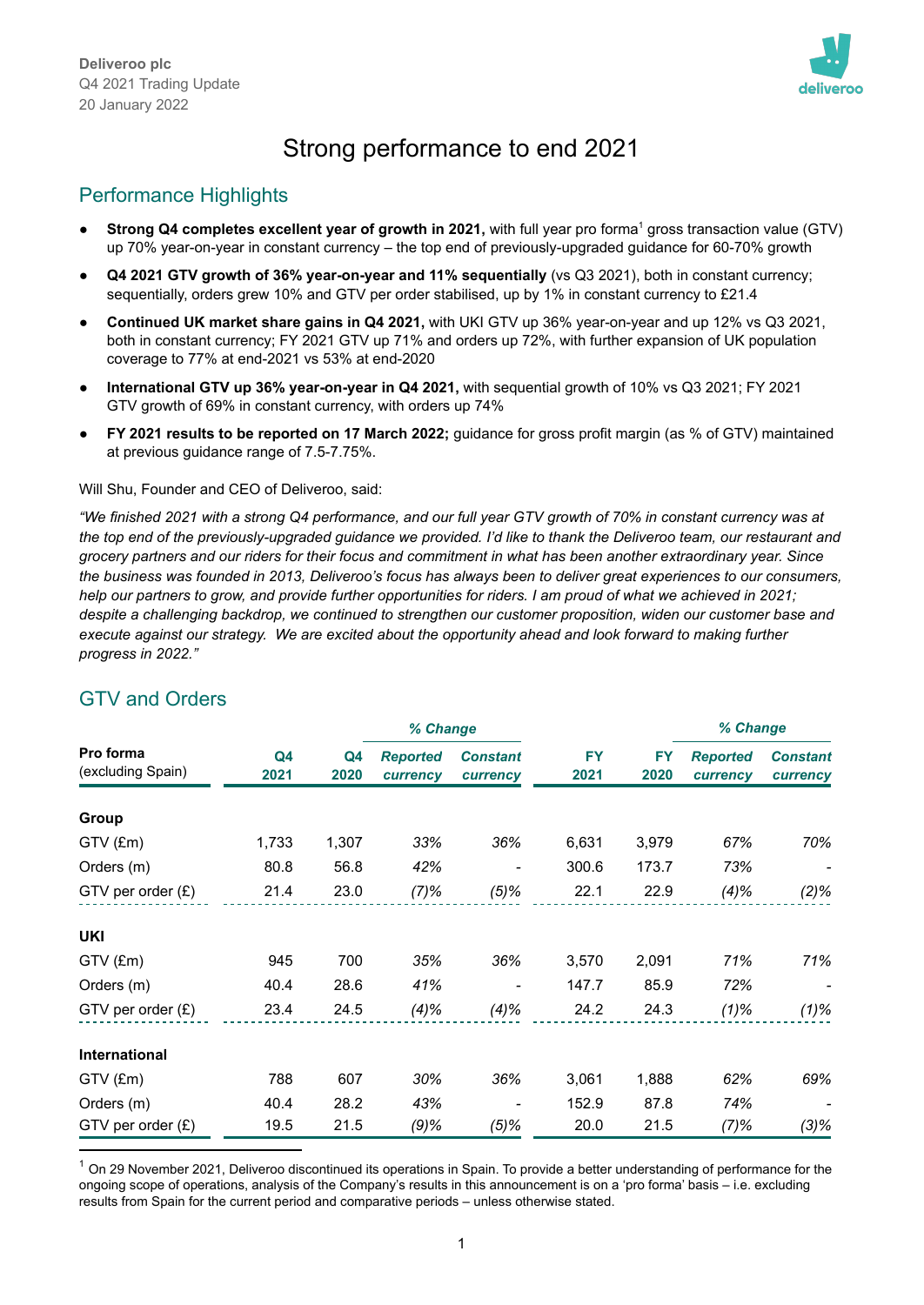

# Performance Review

## **1. Overview**

Overall, Deliveroo produced a strong operating performance in 2021. For the full year, gross transaction value (GTV) increased to £6,725 million on a reported basis, including results from Spain until operations ended in November 2021. On a pro forma basis, full year GTV was £6,631 million, a year-on-year increase of 67% in reported currency and 70% in constant currency. This is at the top end of revised guidance for 60-70% growth provided in October (upgraded from prior guidance of 50-60% growth provided in July).

In Q4 2021, GTV was £1,733 million, a year-on-year increase of 33% in reported currency and 36% in constant currency, against a Q4 2020 comparison base that included lockdown restrictions in many markets. Growth in monthly active consumers and orders continued to be healthy, up 37% and 42% year-on-year, respectively. GTV per order was down 5% year-on-year in constant currency to £21.4, with average order values continuing to revert towards pre-COVID levels; sequentially (vs Q3 2021), GTV per order stabilised, increasing by 1% in constant currency.

Taking a two-year view (i.e. comparing to the respective quarter in 2019), orders in Q4 2021 increased by 154% (49.0 million) over the same quarter in 2019, compared to the average two-year growth rate of 174% (46.5 million) achieved in Q1 to Q3 2021.



\* GTV growth rates shown in constant currency

## **2. Segment Performance**

Deliveroo manages its business on a geographic basis, rather than on a product or market segmentation basis. The company operates in two segments: the UK and Ireland (UKI) segment and the International segment, comprising the remainder of the company's markets.

## **UK and Ireland**

In UKI, GTV was £945 million and orders were 40.4 million in Q4 2021. For the quarter, year-on-year GTV growth was 36% in constant currency, below order growth of 41% due to a decrease in average order value vs Q4 2020. Sequentially, UKI delivered good growth, with GTV up 12% in constant currency and orders up 13%. For FY 2021, GTV growth was 71% in constant currency, just below order growth of 72%. UK population coverage expanded further during H2 2021, reaching 77% of the UK population in December 2021 compared to 53% at the end of 2020.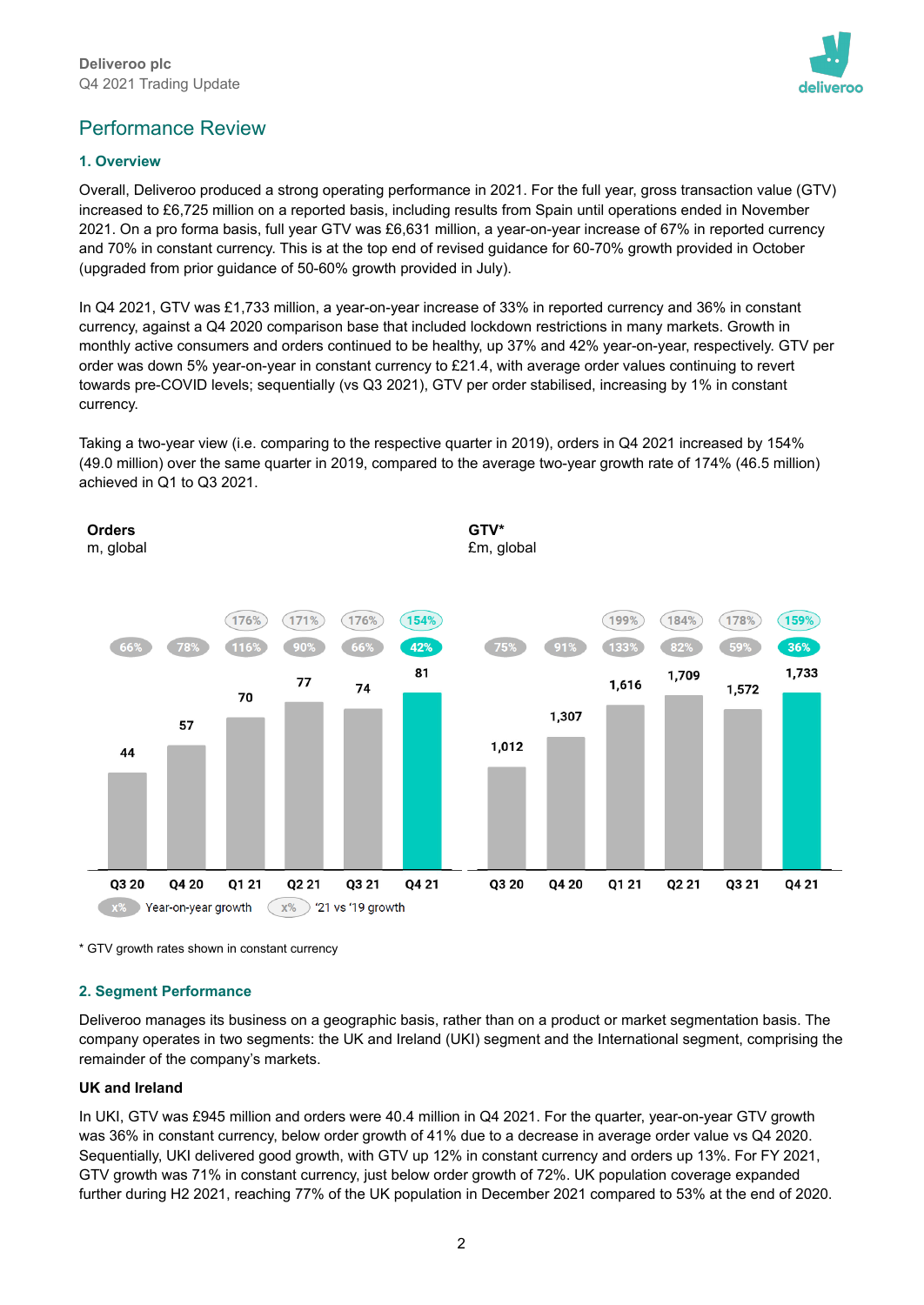

|                     |            | % Change*     |               |            | % Change*     |  |
|---------------------|------------|---------------|---------------|------------|---------------|--|
| UK and Ireland      | Q4<br>2021 | vs Q4<br>2020 | vs Q3<br>2021 | FY<br>2021 | vs FY<br>2020 |  |
| GTV (£m)            | 945        | 36%           | 12%           | 3.570      | 71%           |  |
| Orders (m)          | 40.4       | 41%           | 13%           | 147.7      | 72%           |  |
| GTV per order $(E)$ | 23.4       | $(4)\%$       | $(1)\%$       | 24.2       | $(1)\%$       |  |

\* % change shown in constant currency

#### **International**

In International, GTV was £788 million and orders were 40.4 million in Q4 2021. For the quarter, year-on-year GTV growth was 36% in constant currency, below order growth of 43% due to a decrease in average order value vs Q4 2020. Sequentially, GTV grew 10% in constant currency and orders were up 7%. For FY 2021, GTV growth was 69% in constant currency, below order growth of 74% due to a decrease in average order value vs 2020.

|                                           |                        | % Change*    |               |            | % Change*     |
|-------------------------------------------|------------------------|--------------|---------------|------------|---------------|
| <b>International</b><br>(excluding Spain) | Q <sub>4</sub><br>2021 | vsQ4<br>2020 | vs Q3<br>2021 | FΥ<br>2021 | vs FY<br>2020 |
| GTV (£m)                                  | 788                    | 36%          | 10%           | 3.061      | 69%           |
| Orders (m)                                | 40.4                   | 43%          | 7%            | 152.9      | 74%           |
| GTV per order $(E)$                       | 19.5                   | $(5)\%$      | 3%            | 20.0       | $(3)\%$       |

\* % change shown in constant currency

As previously announced, during Q4 2021 Deliveroo concluded the consultation on its proposal to end operations in Spain and decided to proceed with the proposal. The Company determined that achieving and sustaining a top-tier market position in Spain would require a disproportionate level of investment with highly uncertain long-term potential returns that could impact the economic viability of the market for the Company.

#### **3. The Three Sides of the Marketplace**

#### **Consumers**

Deliveroo's consumer base continued to grow compared to prior years, with an average of 8.0 million monthly active consumers in Q4 2021, up 37% compared to Q4 2020 and up 123% compared to Q4 2019. Despite the widespread removal of lockdown restrictions since Q3 2021, monthly average order frequency was 3.4 per month in Q4 2021.

| <b>Group</b>                        | Q <sub>1</sub><br>2020 | Q <sub>2</sub><br>2020 | Q <sub>3</sub><br>2020 | Q <sub>4</sub><br>2020 | Q <sub>1</sub><br>2021 | Q <sub>2</sub><br>2021 | Q3<br>2021 | Q <sub>4</sub><br>2021 |
|-------------------------------------|------------------------|------------------------|------------------------|------------------------|------------------------|------------------------|------------|------------------------|
| UK & Ireland                        | 1.8                    | 2.1                    | 2.5                    | 3.0                    | 3.6                    | 3.9                    | 3.8        | 4.1                    |
| International                       | 1.8                    | 2.1                    | 2.1                    | 2.9                    | 3.5                    | 3.7                    | 3.5        | 3.9                    |
| Average monthly<br>active consumers | 3.6                    | 4.2                    | 4.6                    | 5.9                    | 7.1                    | 7.6                    | 7.3        | 8.0                    |
| Year-on-year<br>growth in MACs      | 27%                    | 36%                    | 52%                    | 63%                    | 95%                    | 82%                    | 59%        | 37%                    |
| 2021 vs 2019<br>growth in MACs      |                        |                        |                        |                        | 148%                   | 148%                   | 141%       | 123%                   |
| Monthly<br>frequency                | 3.0                    | 3.2                    | 3.2                    | 3.2                    | 3.3                    | 3.4                    | 3.3        | 3.4                    |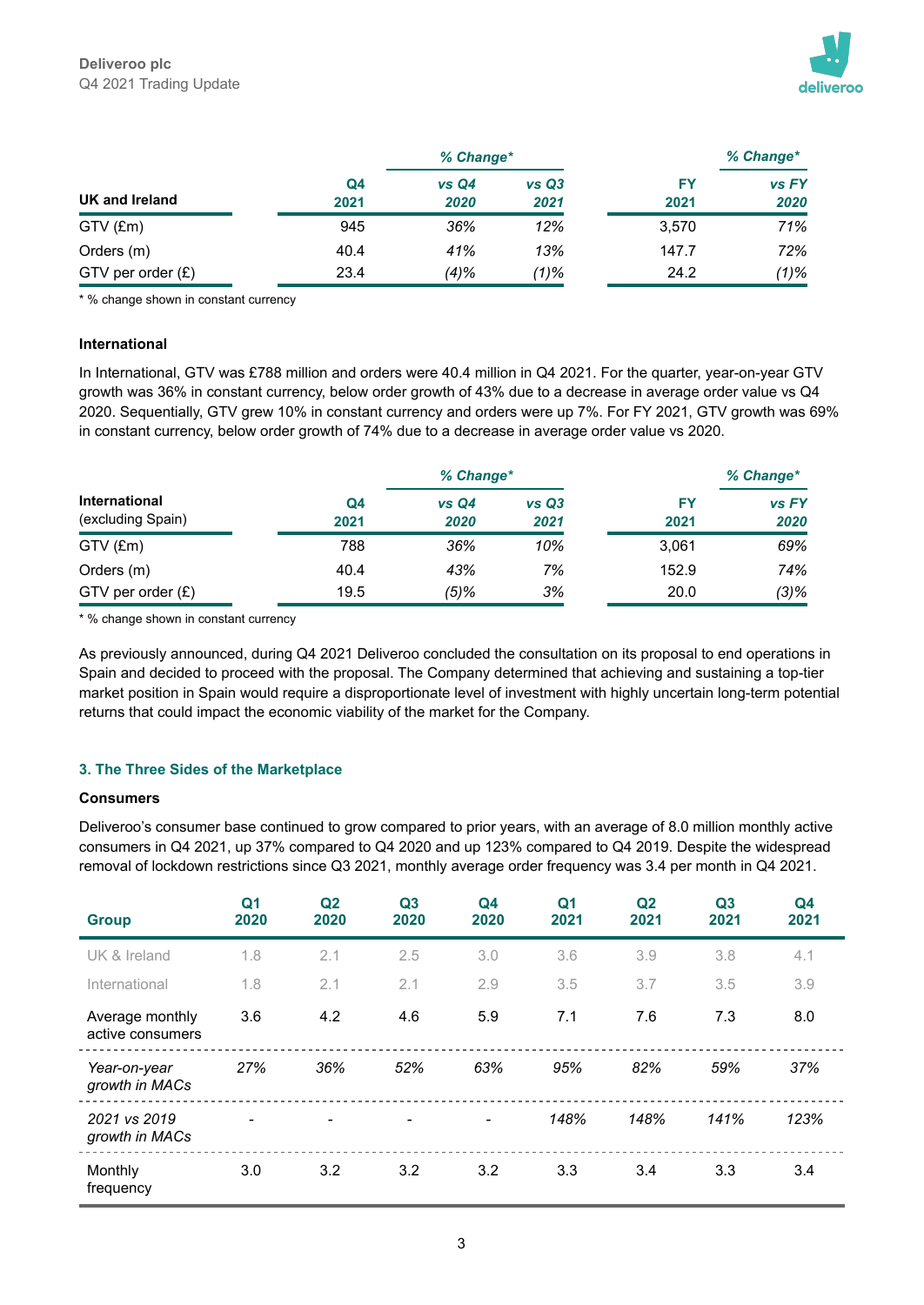

## **Restaurants and On-Demand Grocery**

Restaurant selection is an important part of Deliveroo's consumer value proposition. The choice and availability to consumers – on a neighbourhood-by-neighbourhood basis – continues to increase. At the end of the period, Deliveroo worked with over 148,000 restaurant partner sites globally, compared to over 135,000 (excluding Spain) at the end of Q3 2021.

Deliveroo continues to develop its on-demand grocery offering. In H2 2021, on-demand grocery represented 8% of total GTV, up from 7% in H1 2021 and 6% in H2 2020. At the end of 2021, Deliveroo had over 11,000 grocery sites live globally, compared to over 10,000 at the end of Q3 2021.

## **Riders**

Riders are a vital part of Deliveroo's three-sided marketplace and Deliveroo works with over 180,000 riders globally. In Q4 2021, global rider satisfaction was 85%, with continued healthy application pipelines and rider retention rates.

### **4. Full Year 2021 Results**

In 2021, Deliveroo achieved full year pro forma gross transaction value (GTV) growth of 70% year-on-year in constant currency; this is at the top end of previously-upgraded guidance for 60-70% growth. Management maintains guidance for 2021 gross profit margin (as % of GTV) at the previous guidance range of 7.5-7.75%. Deliveroo will report FY 2021 results on 17 March 2022.

## Analyst and investor call

A conference call and webcast with Q&A for analysts and investors will be held this morning at 09:00 GMT / 10:00 CET. Registration details as follows:

Conference call: [https://secure.emincote.com/client/deliveroo/q4-2021/vip\\_connect](https://secure.emincote.com/client/deliveroo/q4-2021/vip_connect) Webcast: <https://secure.emincote.com/client/deliveroo/q4-2021>

The webcast will also be available to view at <https://corporate.deliveroo.co.uk/>. A replay will be made available later.

# **Contacts**

#### **Investor Relations**

David Hancock, VP Investor Relations - 07966 930716 or [investors@deliveroo.co.uk](mailto:investors@deliveroo.co.uk) Tim Warrington, Investor Relations Director - 07921 576395 or [investors@deliveroo.co.uk](mailto:investors@deliveroo.co.uk)

#### **Media Relations**

Joe Carberry, VP Communications - 07787 561905 Romilly Dennys, Head of Corporate Communications, UKI - 07786 221309 Tulchan Communications, James Macey White, Jessica Reid, Mark Burgess - [deliveroo@tulchangroup.com](mailto:deliveroo@tulchangroup.com)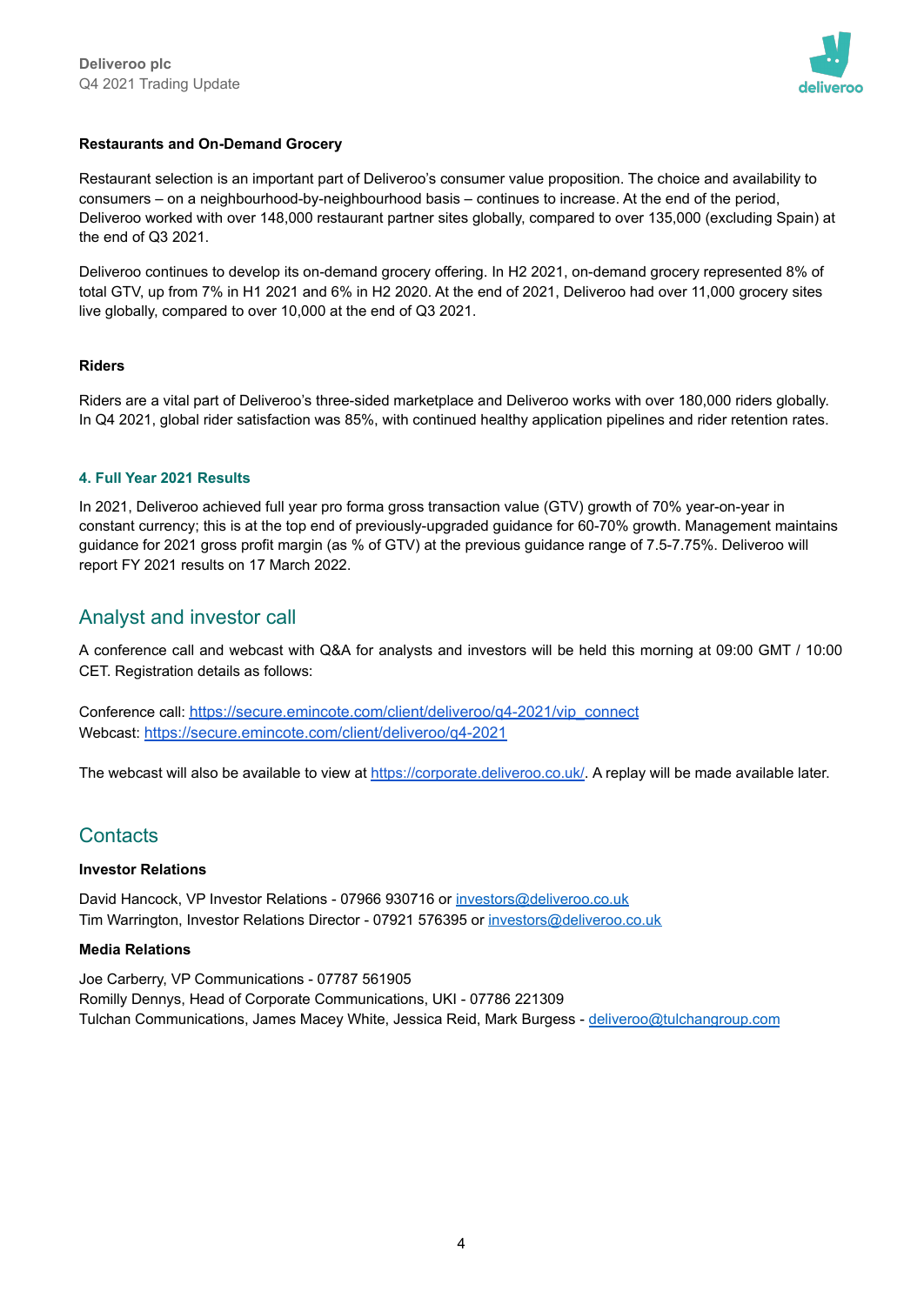

## **About Deliveroo plc ('Deliveroo' or 'the Company')**

Deliveroo is an award-winning delivery service founded in 2013 by William Shu and Greg Orlowski. Deliveroo works with 160,000 best-loved restaurants and grocery partners, as well as over 180,000 riders to provide the best food delivery experience in the world. Deliveroo is headquartered in London, with offices around the globe. Deliveroo operates in nearly 800 locations across 11 markets, including Australia, Belgium, France, Hong Kong, Italy, Ireland, Netherlands, Singapore, United Arab Emirates, Kuwait and the United Kingdom.

Further information regarding Deliveroo is available on the Company's website at [https://corporate.deliveroo.co.uk/.](https://corporate.deliveroo.co.uk/)

#### **Additional Notes**

1. All figures in this trading update are unaudited and exclude Germany and Taiwan discontinued operations for the comparative periods. References to "pro forma" or "pro forma basis" exclude Spain discontinued operations for the current period and comparative periods

2. All growth rates reflect a comparison to the three-month period ended 31 December 2020 unless otherwise stated.

3. References to "Q1" are to the three-month period ended 31 March 2021, to "Q2" are to the three-month period ended 30 June 2021, to "Q3" are to the three-month period ended 30 September 2021 and to "Q4" are to the three-month period ended 31 December 2021, unless otherwise stated. References to the "year", "financial year" or "2021 financial year" are to the financial year ending 31 December 2021 and references to the "last year", "last financial year" or "2020 financial year" are to the financial year ended 31 December 2020 unless otherwise stated.

This announcement may include forward-looking statements, which are based on current expectations and projections about future events. These statements may include, without limitation, any statements preceded by, followed by or including words such as "target", "believe", "expect", "aim", "intend", "may", "anticipate", "estimate", "plan", "project", "will", "can have", "likely", "should", "would", "could" and any other words and terms of similar meaning or the negative thereof. These forward-looking statements are subject to risks, uncertainties and assumptions about the Company and its subsidiaries and its investments, including, among other things, the development of its business, trends in its operating environment, and future capital expenditures and acquisitions. The forward-looking statements in this announcement speak only as at the date of this announcement. These statements reflect the beliefs of the Directors, (including based on their expectations arising from pursuit of the Group's strategy) as well as assumptions made by the Directors and information currently available to the Company. Further, certain forward-looking statements are based upon assumptions of future events which may not prove to be accurate and none of the Company nor any member of the Group, nor any of such person's affiliates or their respective directors, officers, employees, agents and/or advisors, nor any other person(s) accepts any responsibility for the accuracy or fairness of the opinions expressed in this announcement or the underlying assumptions. Actual events or conditions are unlikely to be consistent with, and may differ significantly from, those assumed. In light of these risks, uncertainties and assumptions, the events in the forward-looking statements may not occur. No representation or warranty is made that any forward-looking statement will come to pass. No one undertakes to update, supplement, amend or revise any forward-looking statements. You are therefore cautioned not to place any undue reliance on forward-looking statements.